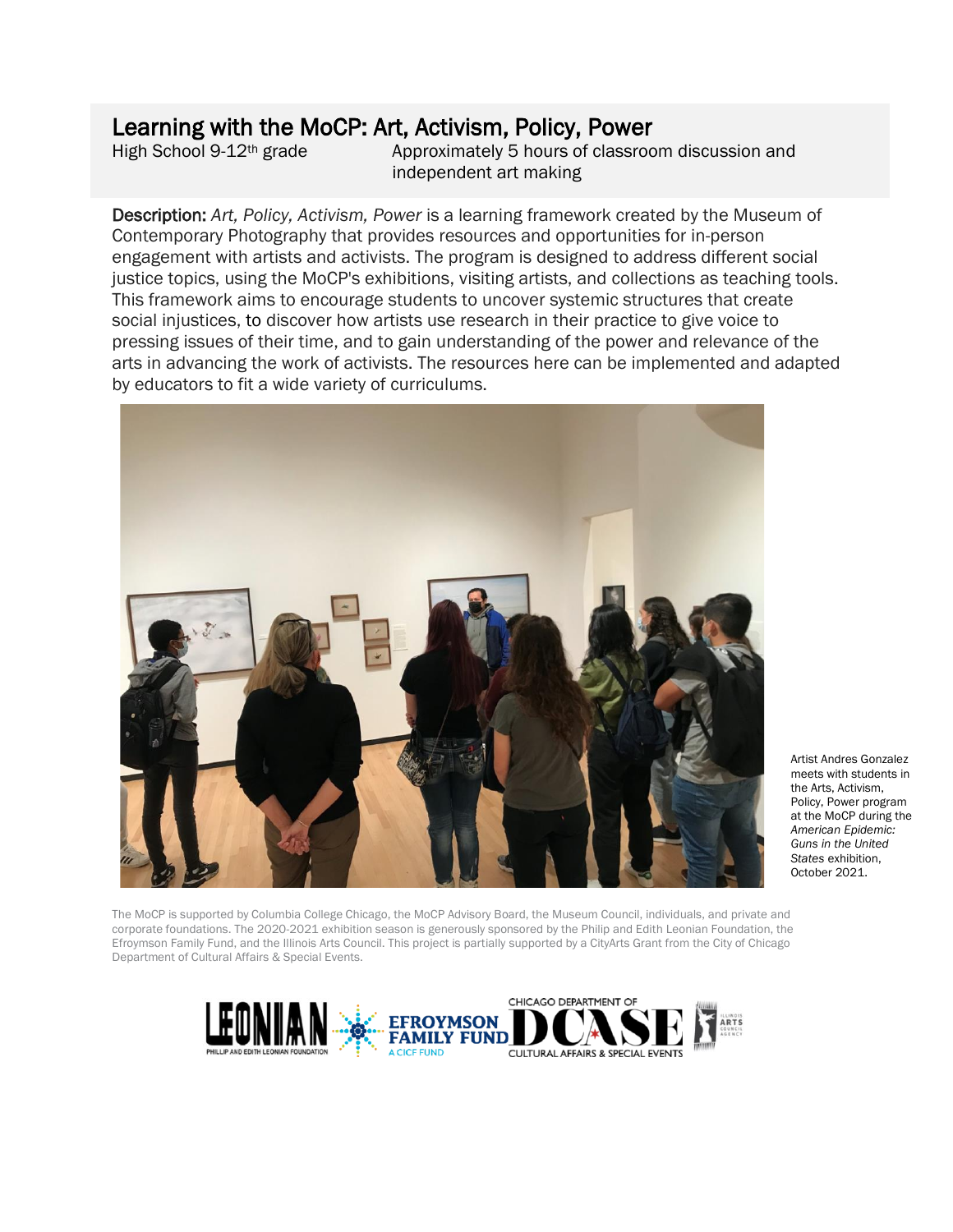Materials Required: Canon ivy Cliq+ 2 instant cameras, provided by Columbia College Chicago. Access to a smart phone to use the camera's app is preferred but not required Access to the internet is required for virtual presentations and workshops. Access to a scanner preferred but not required.

Learning Objectives: For students to utilize the photographic medium as a tool to embrace selfauthorship for telling stories within their own communities. For students to understand how to transform individual images into sequences for exhibitions.



Xyza Cruz Bacani, *We Are Like Air, Skyline,* from the series *We Are Like Air,* 2018

#### Introductory Questions for discussion:

i

Ξ

- What is the power of personal narratives in art?
- How can personal stories be translated into images that have the power to transform others?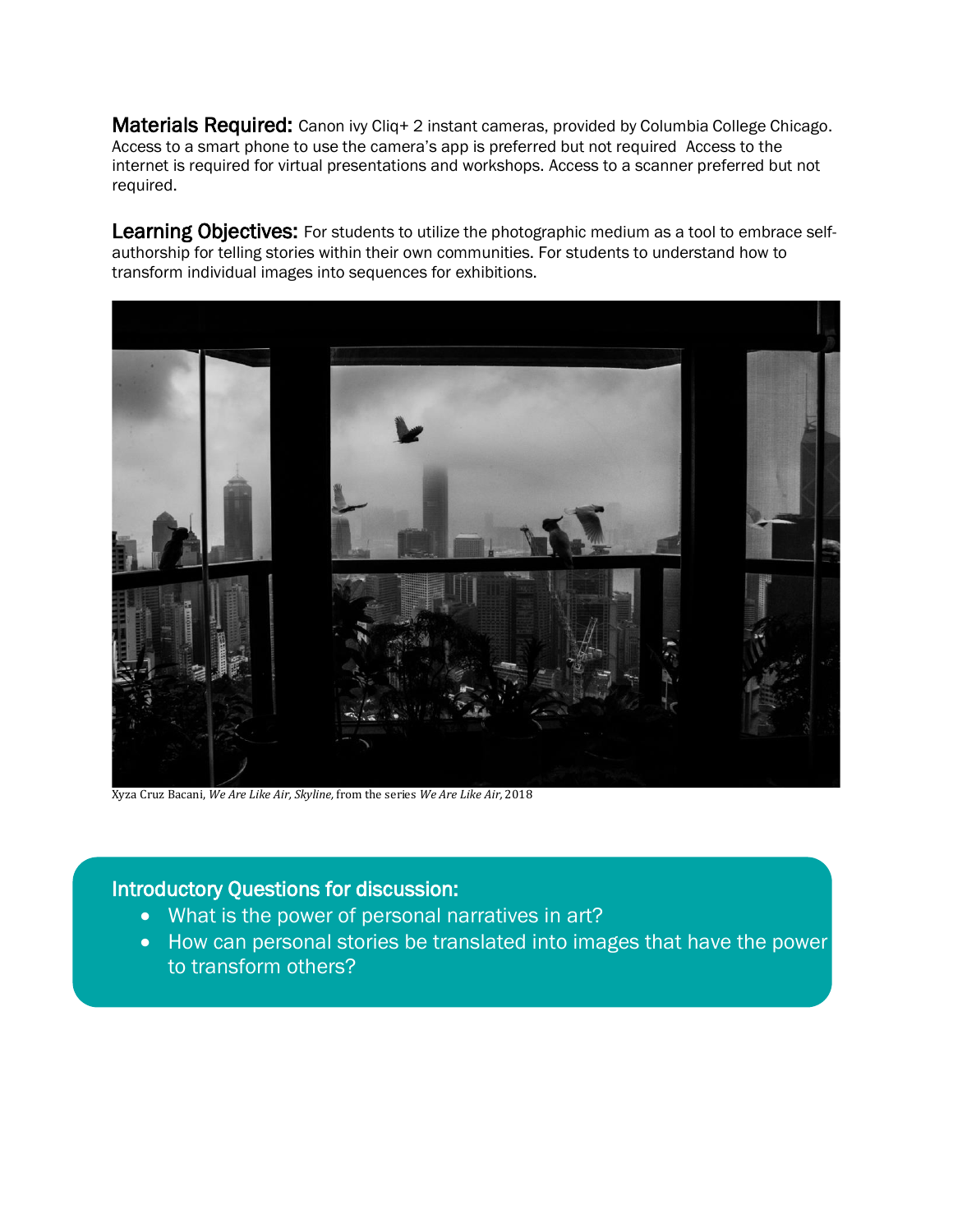### Introduction to the Topic: Expanding Views of Global Segregation

Based on the themes in the MoCP exhibition **Beautiful Diaspora/You Are Not the Lesser Part**, this [section of Arts, Activism, Policy, Power,](https://www.mocp.org/exhibitions/2021/9/beautiful-diaspora-you-are-not-the-lesser-part.php) this chapter of *Arts, Activism, Policy, Power* challenges students to broaden ways people are categorized or separated based on their nation, state, or cultural backgrounds. Students will engage with two artists in the exhibition who shun the label "minority," and use photography to add visual presence to stories that fall outside of conventional representations of any one place or identity. This framework was built to encourage students to harness the power of self-authorship, while outlining ways that photography can be used as a tool to broaden preconceived notions of identity or belonging.



Installation view of *Beautiful Diaspora/You Are Not the Lesser Part*, MoCP, March 2022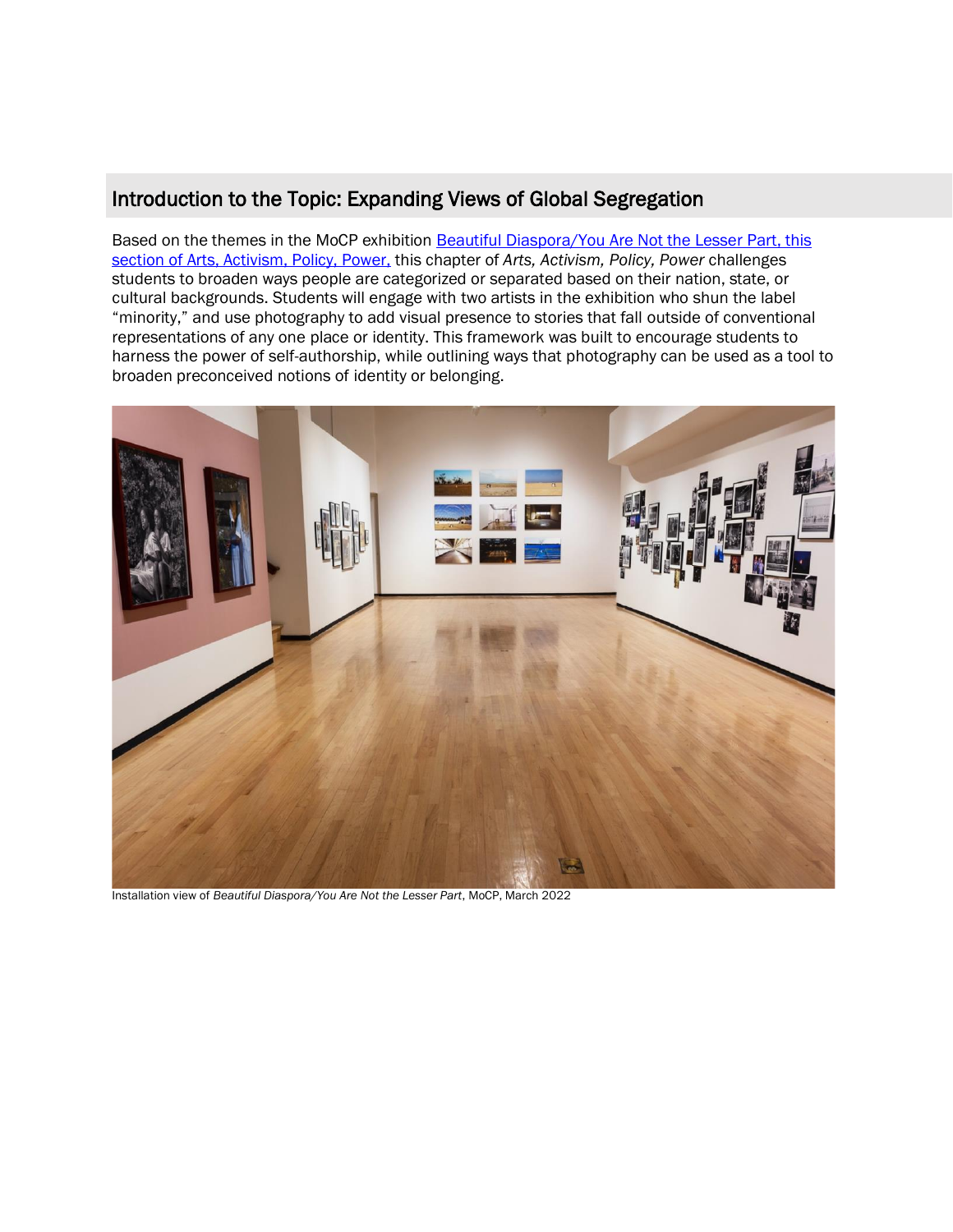# About the Artists: Abena Appiah (b. 1998 United Kingdom)



Abena Appiah, *Eden & Harmonie, Skate Gal Club—Ghana*, 2020

Abena Appiah is a London-based photographer and filmmaker working primarily in commercial photography and fashion photography. *Beautiful Diaspora / You Are Not the Lesser Part* marks her first museum exhibition. Appiah's short film *From Whence You Came* (2020) blends a montage of original Super 8 film and archival family photos, for a layered recollection of her grandparents' 1965 migration journey from the West African coastal country of Ghana to their present-day home of England. Appiah brings her grandmother's actual voice into the film as a narrator who's cowritten the script. This deeply personal view of the artist's heritage and family omits her own voice and body onscreen. A quote from diasporic Black writer and orator James Baldwin ends the film and also relates to the overall title: "If you know whence you came, there is really no limit to where you can go." In an additional work, Appiah offers selections from her *Skate Gal Club* series (2020), featuring members of the eponymous all-girls skate crew in Ghana's capital city, Accra. The selections focus on two young women, Eden and Harmonie, who pose beside their skateboards before setting off to ride through city streets. The comradery Appiah felt between and among the young women, as well as with the other members of their crew, bridges a divide across time and space. Appiah herself is a London-based photographer and filmmaker whose family heritage is from Ghana.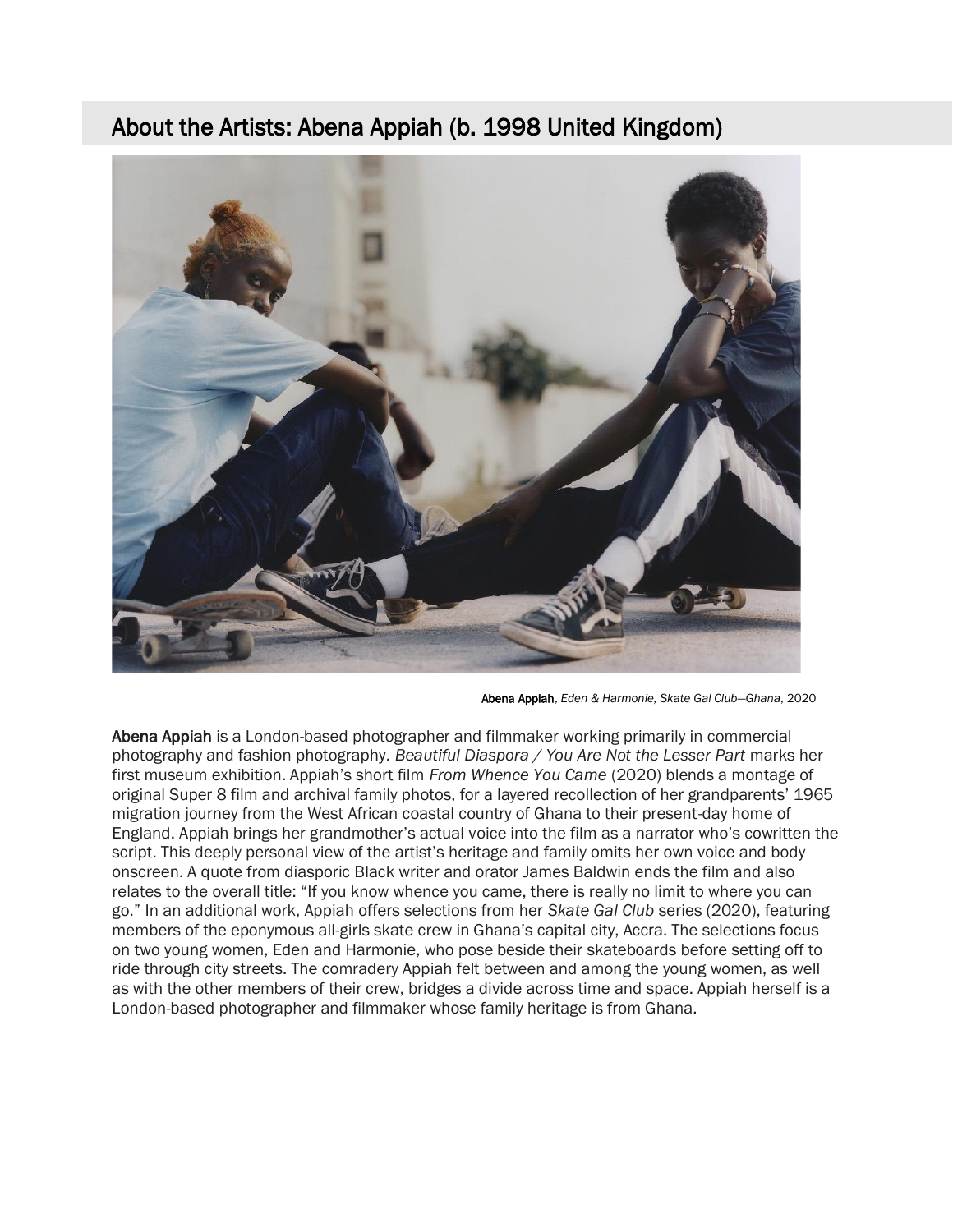About the Artists: Xyza Cruz Bacani (b.1987 Philippines)



Xyza Cruz Bacani, *Three Generations,* from the series *We Are Like Air,* 2018

*We Are Like Air* (2013–2018) by Xyza Cruz Bacani chronicles the migration and domestic labor experience in Hong Kong of the artist's mother, Georgia.17 This visual story spans two countries, three generations, and two families. Cruz Bacani expresses a wish for migrant laborers and domestic helpers to be regarded by their employers as *family*, as well as for laborers to remain in connected relationships with their *true* families. Georgia, with a quiet strength, features as the emotional center of many of the 150 black-and-white photographs. As the story's timeline extends, Cruz Bacani opens the viewpoint and shows wider conditions for local domestic helpers, many of whom experience exploitative, unscrupulous employers. The artist wants viewers to *see* migrant workers, thus her title *We Are Like Air* refers to their invisibility yet omnipresence in society. This is a community of champions of strength. Years before her opportunity to become a photographer full-time, young Cruz Bacani had moved to Hong Kong to work alongside her mother as a helper. She has said, "During the time that I have lived and worked here in Hong Kong as a domestic servant, I've always badly wanted to feel like this is my second home, but tragically I have never felt like I belong, and have recently come face to face with the reality that I've spent nearly a decade of my life here, living in complete isolation. I am nothing but a mere observer." To accompany the photos in this museum installation, she has included a cross-stich embroidery created by migrant workers in Hong Kong, as well as a text-based video work, and a prayer altar.

# [Image Sets for Download](https://www.dropbox.com/sh/pg7msjxst4q8ykw/AABHe6LbEGmxeQ1Kt6ia_SBfa?dl=0)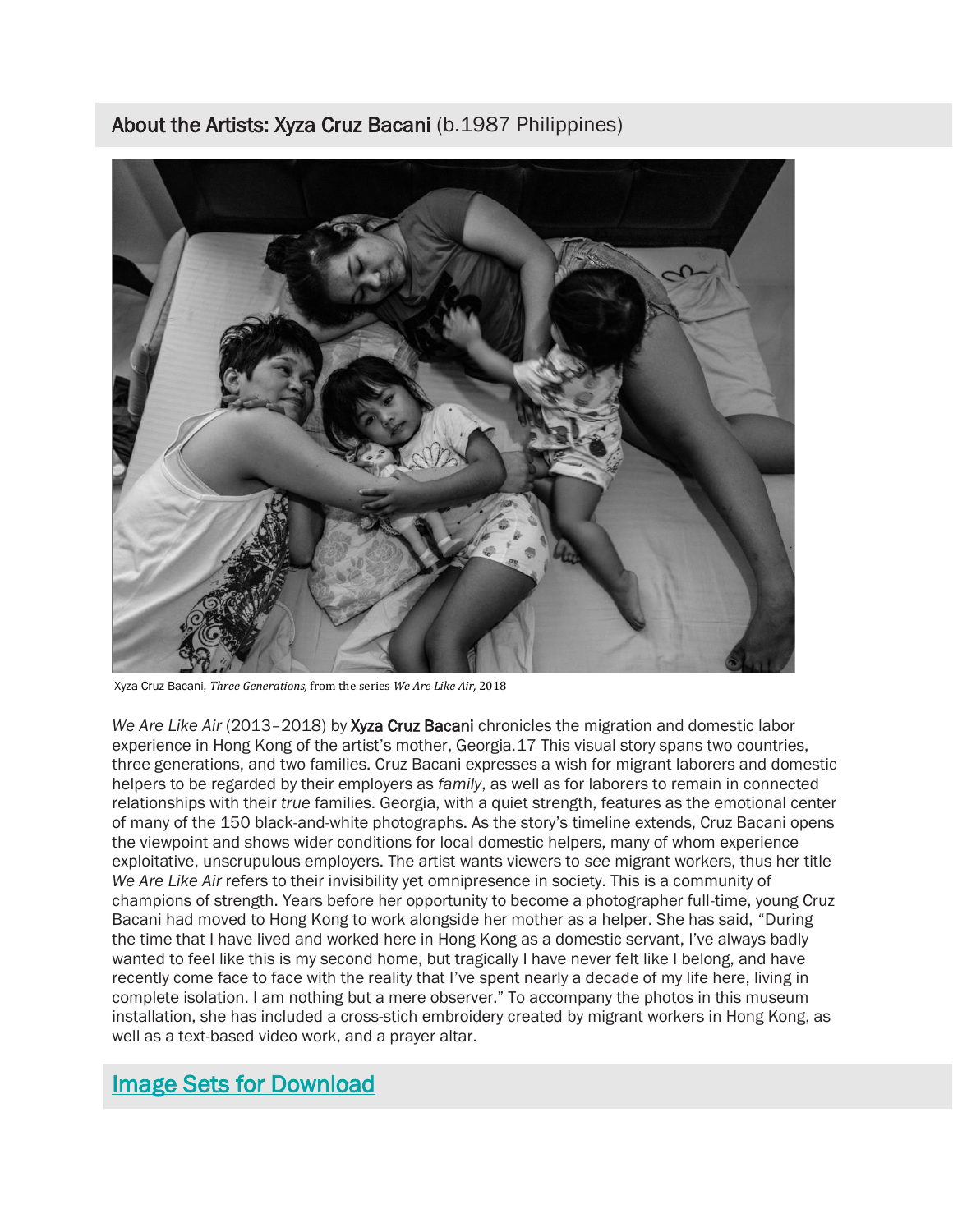## Virtual Field Trip

ļ

Artist Abena Appiah and Xyza Cruz Bacani discuss their projects on view in the exhibition, and how they build an image series.

View the recording [here.](https://vimeo.com/700855153/319a90fd13)



Images by Abena Appiah

## Photography, Memory, and Self-Authorship

People have been creating images of their own likeness throughout human history. Writer and art theorist Susan Sontag once stated: *To take a photograph is to participate in another person's mortality, vulnerability, mutability. Precisely by slicing out this moment and freezing it, all photographs testify to time's relentless melt.* Consider this quote and discuss the following questions:

- Why do you think human beings are so compelled to document their own lives?
- Is the practice of making photographs effective in preserving moments of a person's life?
- What differences do you feel in photographing your own life versus photographing someone else? Which is easier for you?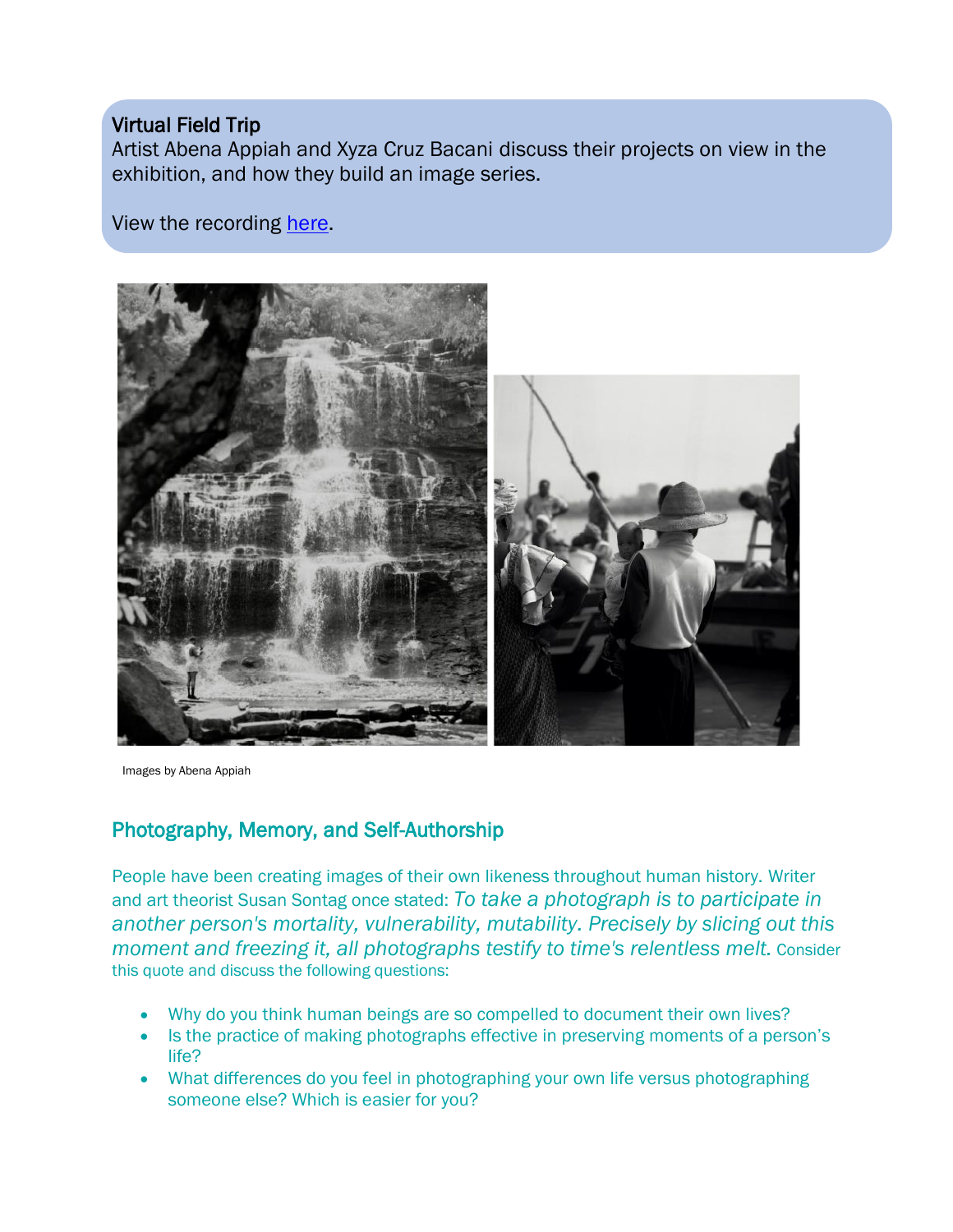#### Activity

#### Using the instant cameras provided at the beginning of the program, create ten images choosing any of the prompts listed below:

- Starting from your house, walk for as long as you wish. Make images of people, objects, or spaces only that represent the feeling of "home" to you.
- Staying in a six-foot perimeter and without moving outside of its border, photograph all that you see from as many angles as you can.
- Photograph your favorite person, your favorite place, and your favorite food, as if you were telling a story about each in a magazine.
- Make a photograph that tells a story that only you know.
- Photograph a place where you feel the most like yourself.

#### After making your images, arrange them in different ways and consider these questions:

- How might the sequencing of images change the story for the viewer?
- Do the images together have a beginning, middle, and end?
- Do the images change when seen together instead of separately?



Xyza Cruz Bacani, from the series *We Are Like Air,* 2018